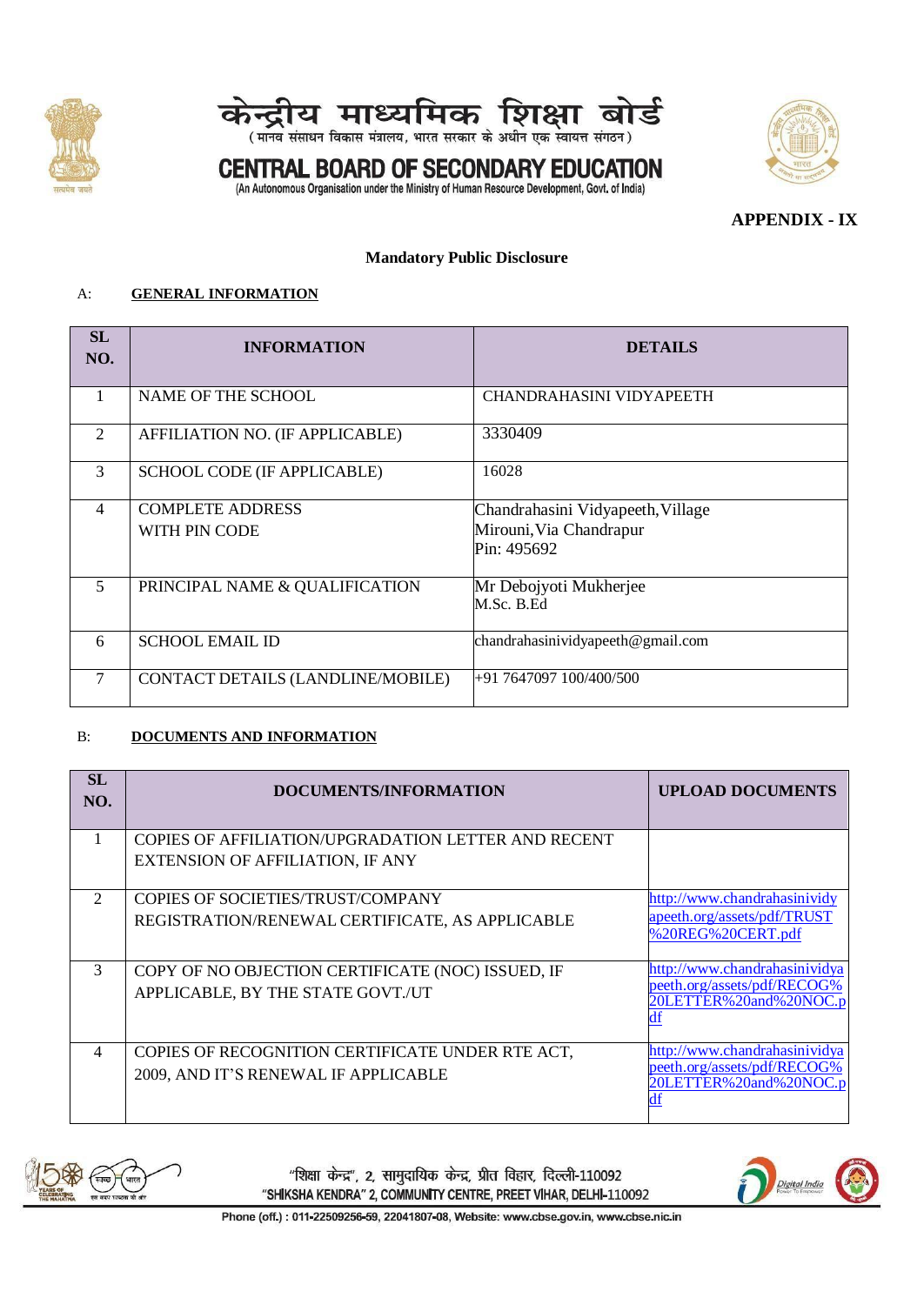





# **CENTRAL BOARD OF SECONDARY EDUCATION**

| ୳ସ ଏସମ<br>5 | An Autonomous Organisation under the ministry or numan riesource Development, Quyt, or mula)<br>COPY OF VALID BUILDING SAFETY CERTIFICATE AS PER THE<br>NATIONAL BUILDING CODE | http://www.chandrahasini<br>vidyapeeth.org/assets/pdf/<br>BUILDING%20FIRE%2<br>0WATER%20CERT.pdf |
|-------------|--------------------------------------------------------------------------------------------------------------------------------------------------------------------------------|--------------------------------------------------------------------------------------------------|
| 6           | COPY OF VALID FIRE SAFETY CERTIFICATE ISSUED BY THE<br><b>COMPETENT AUTHORITY</b>                                                                                              | http://www.chandrahasinividya<br>peeth.org/assets/pdf/BUILDIN<br>G%20FIRE%20WATER%20C<br>ERT.pdf |
| 7           | COPY OF THE DEO CERTIFICATE SUBMITTED BY THE SCHOOLFOR http://www.chandrahasinividy<br>AFFILIATION/UPGRADATION/EXTENSION OF AFFILIATIONOR<br>SELF CERTIFICATION BY SCHOOL      | apeeth.org/assets/pdf/DEO%2<br>OCERTIFICATE.pdf                                                  |
| 8           | COPIES OF VALID WATER, HEALTH AND SANITATION<br><b>CERTIFICATES</b>                                                                                                            | http://www.chandrahasinividya<br>peeth.org/assets/pdf/BUILDIN<br>G%20FIRE%20WATER%20C<br>ERT.pdf |
| 9           | <b>CERTIFICATE OF LAND</b>                                                                                                                                                     | http://www.chandrahasinividya<br>peeth.org/assets/pdf/LAND%20<br><b>CERTIFICATE.pdf</b>          |

**NOTE:** THE SCHOOLS NEEDS TO UPLOAD THE SELF ATTESTED COPIES OF ABOVE LISTED DOCUMETNS BY CHAIRMAN/MANAGER/SECRETARY AND PRINCIPAL. IN CASE, IT IS NOTICED AT LATER STAGE THAT UPLOADED DOCUMENTS ARE NOT GENUINE THEN SCHOOL SHALL BE LIABLE FOR ACTION AS PER NORMS.

## **C: RESULT AND ACADEMICS**

| <b>S.NO.</b>   | DOCUMENTS/INFORMATION                                                    | <b>UPLOAD</b><br><b>DOCUMENTS</b>                                          |
|----------------|--------------------------------------------------------------------------|----------------------------------------------------------------------------|
|                | FEE STRUCTURE OF THE SCHOOL                                              | http://www.chandrahasinividy<br>apeeth.org/assets/pdf/feestruct<br>ure.pdf |
| $\overline{2}$ | ANNUAL ACADEMIC CALANDER                                                 | http://www.chandrahasinividy<br>apeeth.org/DynamicCalander.<br>html        |
| 3              | LIST OF SCHOOL MANAGEMENT COMMITTEE (SMC)                                | http://www.chandrahasinividy<br>apeeth.org/smc.html                        |
| $\overline{4}$ | LIST OF PARENTS TEACHERS ASSOCIATION (PTA) MEMBERS                       |                                                                            |
| 5              | LAST THREE-YEAR RESULT OF THE BOARD EXAMINATION AS<br>PER APPLICABLILITY | N.A.                                                                       |



"शिक्षा केन्द्र", 2, सामुदायिक केन्द्र, प्रीत विहार, दिल्ली-110092 "SHIKSHA KENDRA" 2, COMMUNITY CENTRE, PREET VIHAR, DELHI-110092

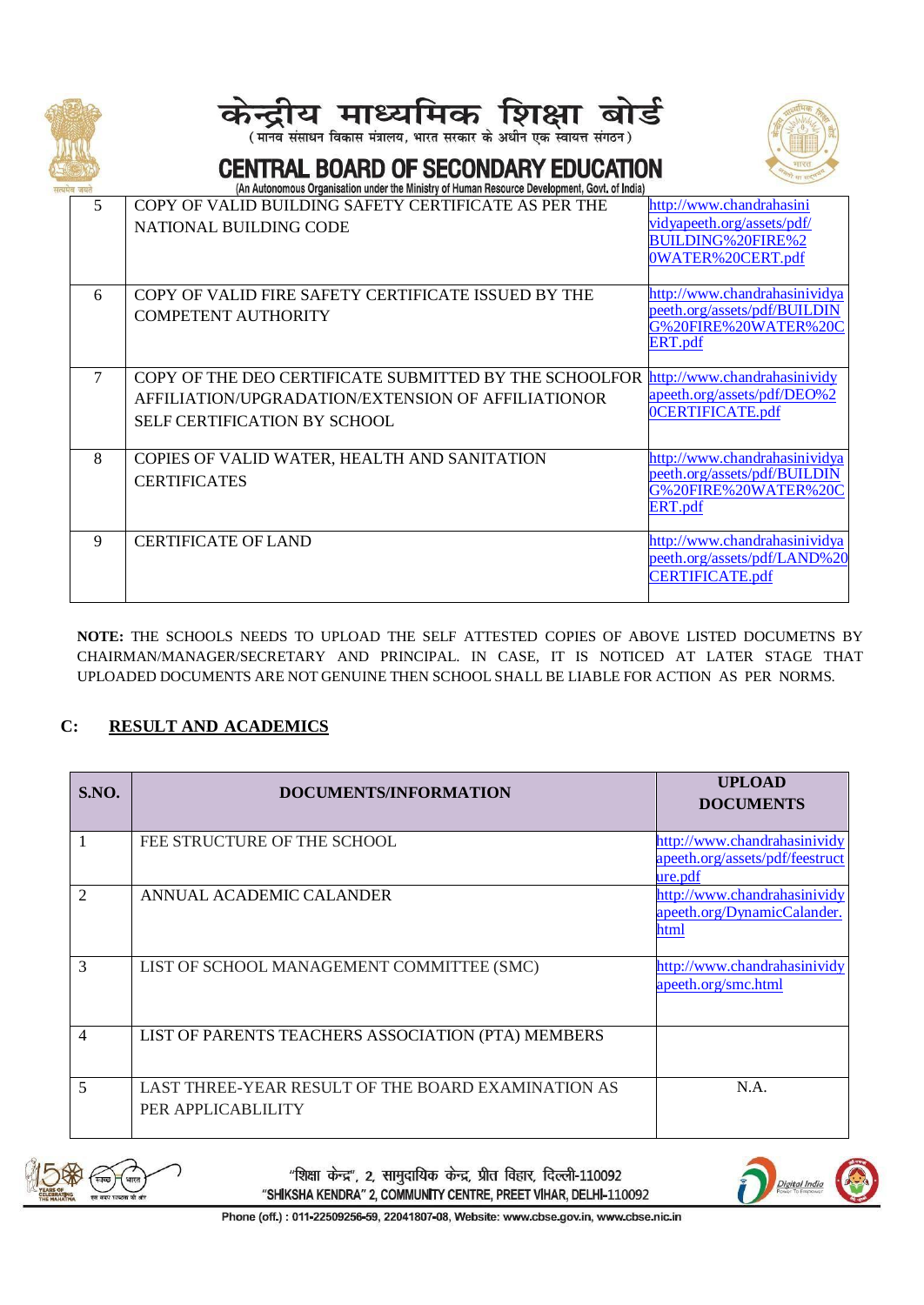





# **CENTRAL BOARD OF SECONDARY EDUCATION** (An Autonomous Organisation under the Ministry of Human Resource Development, Govt. of India)

#### **RESULT CLASS: X**

| S.NO. | <b>YEAR</b> | <b>NO. OF REGISTERED</b><br><b>STUDENTS</b> | <b>NO. OF STUDETNS</b><br><b>PASSED</b> | <b>PASS</b><br><b>PERCENTAGE</b> | <b>REMARKS</b> |
|-------|-------------|---------------------------------------------|-----------------------------------------|----------------------------------|----------------|
| N.A.  | N.A.        | N.A.                                        | N.A.                                    | $N.A$ .                          | N.A            |
|       |             |                                             |                                         |                                  |                |

#### **RESULT CLASS: XII**

| S.NO. | <b>YEAR</b> | <b>NO. OF REGISTERED</b><br><b>STUDENTS</b> | <b>NO. OF STUDETNS</b><br><b>PASSED</b> | <b>PASS</b><br><b>PERCENTAGE</b> | <b>REMARKS</b> |
|-------|-------------|---------------------------------------------|-----------------------------------------|----------------------------------|----------------|
| N.A.  | N.A.        | N.A.                                        | N.A.                                    | $N.A$ .                          | N.A            |
|       |             |                                             |                                         |                                  |                |

#### D: **STAFF (TEACHING)**

| S.NO.          | <b>INFORMATION</b>                        | <b>DETAILS</b> |
|----------------|-------------------------------------------|----------------|
| $\mathbf{1}$   | <b>PRINCIPAL</b>                          | 01             |
| 2              | TOTAL NO. OF TEACHERS                     | 17             |
|                | o PGT                                     | $00\,$         |
|                | o TGT                                     | 08             |
|                | o PRT                                     | 06             |
| 3              | <b>TEACHERS SECTION RATIO</b>             | 1:1.5          |
| $\overline{4}$ | DETAILS OF SPECIAL EDUCATOR               | N.A.           |
| 5              | DETAILS OF COUNSELLOR AND WELNESS TEACHER | N.A.           |